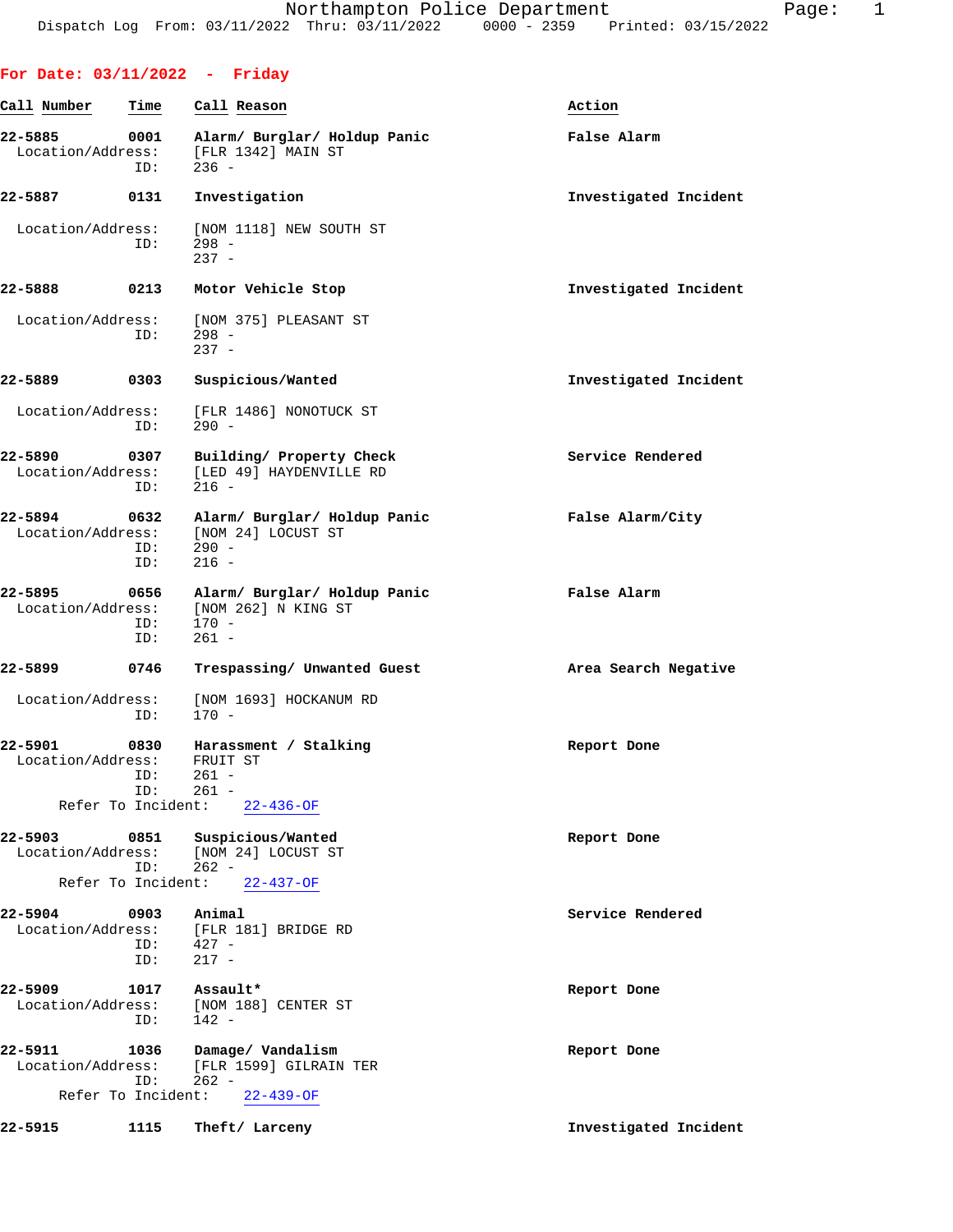|                              |                                                                                          | Northampton Police Department<br>Dispatch Log From: 03/11/2022 Thru: 03/11/2022 0000 - 2359 Printed: 03/15/2022             | 2<br>Page:            |
|------------------------------|------------------------------------------------------------------------------------------|-----------------------------------------------------------------------------------------------------------------------------|-----------------------|
|                              |                                                                                          |                                                                                                                             |                       |
| Location/Address:            | ID:                                                                                      | [NOM 2396] N KING ST<br>170 -                                                                                               |                       |
| 22-5919<br>Location/Address: | 1150                                                                                     | Private/Trespass/ Parking Tow<br>COLUMBUS AVE                                                                               | Vehicle Towed         |
| 22-5921                      | 1154                                                                                     | Public Service, Check Welfare                                                                                               | Investigated Incident |
| Location/Address:            | ID:                                                                                      | BRIGHT ST<br>$261 -$                                                                                                        |                       |
| 22-5922<br>Location/Address: | 1202<br>ID:<br>ID:                                                                       | Trespassing/ Unwanted Guest<br>[FLR 240] MAIN ST<br>$217 -$<br>$170 -$                                                      | Service Rendered      |
| $22 - 5925$                  | 1222                                                                                     | Suspicious/Wanted                                                                                                           | Investigated Incident |
| Location/Address:            | ID:                                                                                      | [NOM 1716] WILLIAMS ST<br>$261 -$                                                                                           |                       |
| 22-5928                      | 1246                                                                                     | Traffic Accident                                                                                                            | Investigated Incident |
| Location/Address:            | Fire Unit:<br>ID:                                                                        | [NOM 2693] ATWOOD DR<br>E2-Pumper-Engine 2<br>$170 -$                                                                       |                       |
| 22-5932                      | 1258                                                                                     | Traffic Accident                                                                                                            | Investigated Incident |
| Location/Address:            | ID:                                                                                      | [FLR] ELM ST + NONOTUCK ST<br>$217 -$                                                                                       |                       |
|                              | EMS Unit:<br>ID:<br>ID:                                                                  | A04-Fire Ambulance<br>$262 -$<br>$217 -$                                                                                    |                       |
|                              | Refer To Accident:                                                                       | $22 - 103 - AC$                                                                                                             |                       |
| $22 - 5933$                  | 1309                                                                                     | Public Service, Check Welfare                                                                                               | Investigated Incident |
| Location/Address:            | ID:                                                                                      | [NOM 385] PLEASANT ST<br>170 -                                                                                              |                       |
| 22-5935                      | 1338                                                                                     | Suspicious/Wanted                                                                                                           | Investigated Incident |
| Location/Address:            | ID:                                                                                      | [NOM 300] PLEASANT ST<br>$299 -$                                                                                            |                       |
| 22-5936                      | 1351                                                                                     | Suspicious/Wanted                                                                                                           | Investigated Incident |
| Location/Address:            | ID:                                                                                      | [NOM 251] KING ST<br>$170 -$                                                                                                |                       |
| 22-5940                      | 1455                                                                                     | Traffic Accident                                                                                                            | Investigated Incident |
|                              | Vicinity of:<br>ID:<br>ID:<br>Fire Unit:<br>EMS Unit:<br>EMS Unit:<br>Refer To Accident: | ELM ST + WEST ST<br>$287 -$<br>$170 -$<br>E2-Pumper-Engine 2<br>A01-Fire Ambulance<br>A04-Fire Ambulance<br>$22 - 102 - AC$ |                       |
| 22-5942<br>Location/Address: | 1523<br>ID:                                                                              | Suspicious/Wanted<br>[NOM 2641] PROSPECT ST<br>$120 -$                                                                      | Report Done           |
|                              | Refer To Incident:                                                                       | $22 - 441 - OF$                                                                                                             |                       |
| 22-5947<br>Location/Address: | 1628<br>ID:<br>ID:                                                                       | Park and Walk<br>[NOM 933] MAIN ST<br>$277 -$<br>$287 -$                                                                    | Service Rendered      |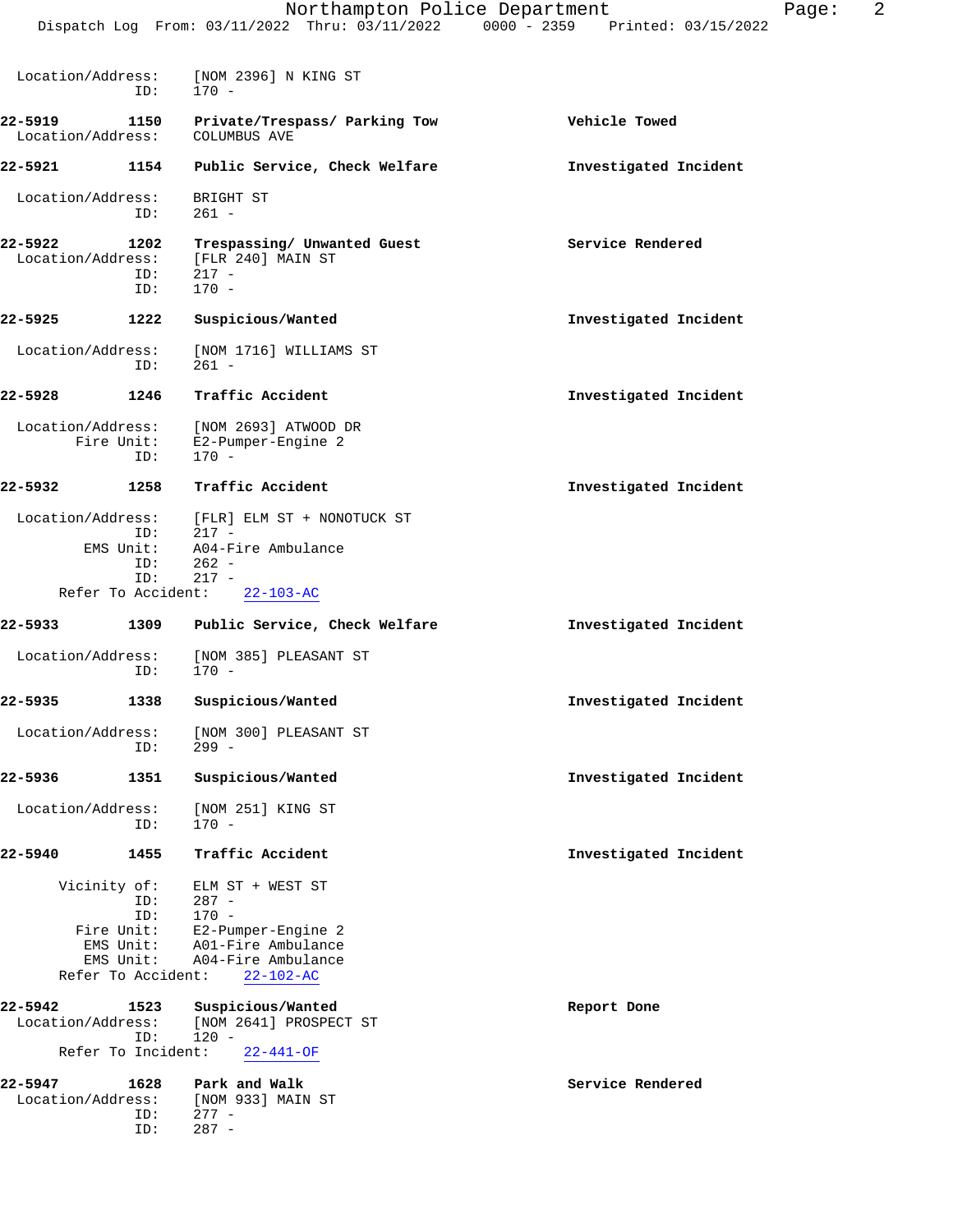| 22-5948                      |                             | 1636 Assist/ Service Calls                                                 | Area Search Negative          |
|------------------------------|-----------------------------|----------------------------------------------------------------------------|-------------------------------|
| Location/Address:            | ID:                         | [NOM 65] KING ST<br>$170 -$                                                |                               |
| 22-5951<br>Location/Address: | 1647<br>ID:<br>ID:          | Alarm/ Burglar/ Holdup Panic<br>LOCUST ST<br>$297 -$<br>$210 -$            | False Alarm                   |
| 22-5953                      | 1745                        | Motor Vehicle Stop                                                         | Cite/ Warning Issued/ Traffic |
| Vicinity of:                 | ID:                         | CONZ ST<br>$186 -$                                                         |                               |
| 22-5954                      | 1755                        | Trespassing/ Unwanted Guest                                                | Verbal Warning Given          |
| Location/Address:            | ID:                         | [NOM 1693] HOCKANUM RD<br>$170 -$                                          |                               |
| 22-5955<br>Location/Address: | 1922<br>ID:<br>ID:          | Trespassing/ Unwanted Guest<br>[NOM 300] PLEASANT ST<br>$287 -$<br>$170 -$ | Service Rendered              |
| 22-5956                      | 1944                        | Motor Vehicle Stop                                                         | Verbal Warning Given          |
| Location/Address:            | ID:                         | [FLR 3] N MAIN ST<br>290 -                                                 |                               |
| 22-5959                      | 2017<br>Vicinity of:<br>ID: | Animal<br>ELM ST + HARRISON AVE<br>186 -                                   | Service Rendered              |
| 22-5960<br>Vicinity of:      | 2031<br>ID:                 | Assist/ Service Calls<br>PLEASANT ST + SERVICE CENTER RD<br>$287 -$        | Service Rendered              |
| 22-5961                      | 2045                        | Public Service, Check Welfare                                              | Area Search Negative          |
| Location/Address:            | ID:<br>ID:                  | [NOM 87] PLEASANT ST<br>$277 -$<br>$287 -$                                 |                               |
| 22-5962                      | 2116                        | Traffic, Complaint/Hazard                                                  | Verbal Warning Given          |
| Location/Address:            | ID:<br>ID:<br>ID:           | HAMPTON AVE + PLEASANT ST<br>$277 -$<br>$277 -$<br>$170 -$                 |                               |
| 22-5963                      | 2120                        | Motor Vehicle Stop                                                         | Verbal Warning Given          |
| Location/Address:            | ID:                         | PEARL ST<br>$277 -$                                                        |                               |
| 22-5964<br>Location/Address: | 2132<br>ID:                 | Building/ Property Check<br>[NOM 251] KING ST<br>$170 -$                   | Service Rendered              |
| 22-5965<br>Location/Address: | 2143<br>ID:                 | Building/ Property Check<br>[NOM 263] KING ST<br>$277 -$                   | Service Rendered              |
| 22-5966<br>Location/Address: | 2146<br>ID:                 | Building/ Property Check<br>MAIN ST<br>$277 -$                             | Service Rendered              |
| 22-5967                      | 2152                        | Traffic, Complaint/Hazard                                                  | Investigated Incident         |